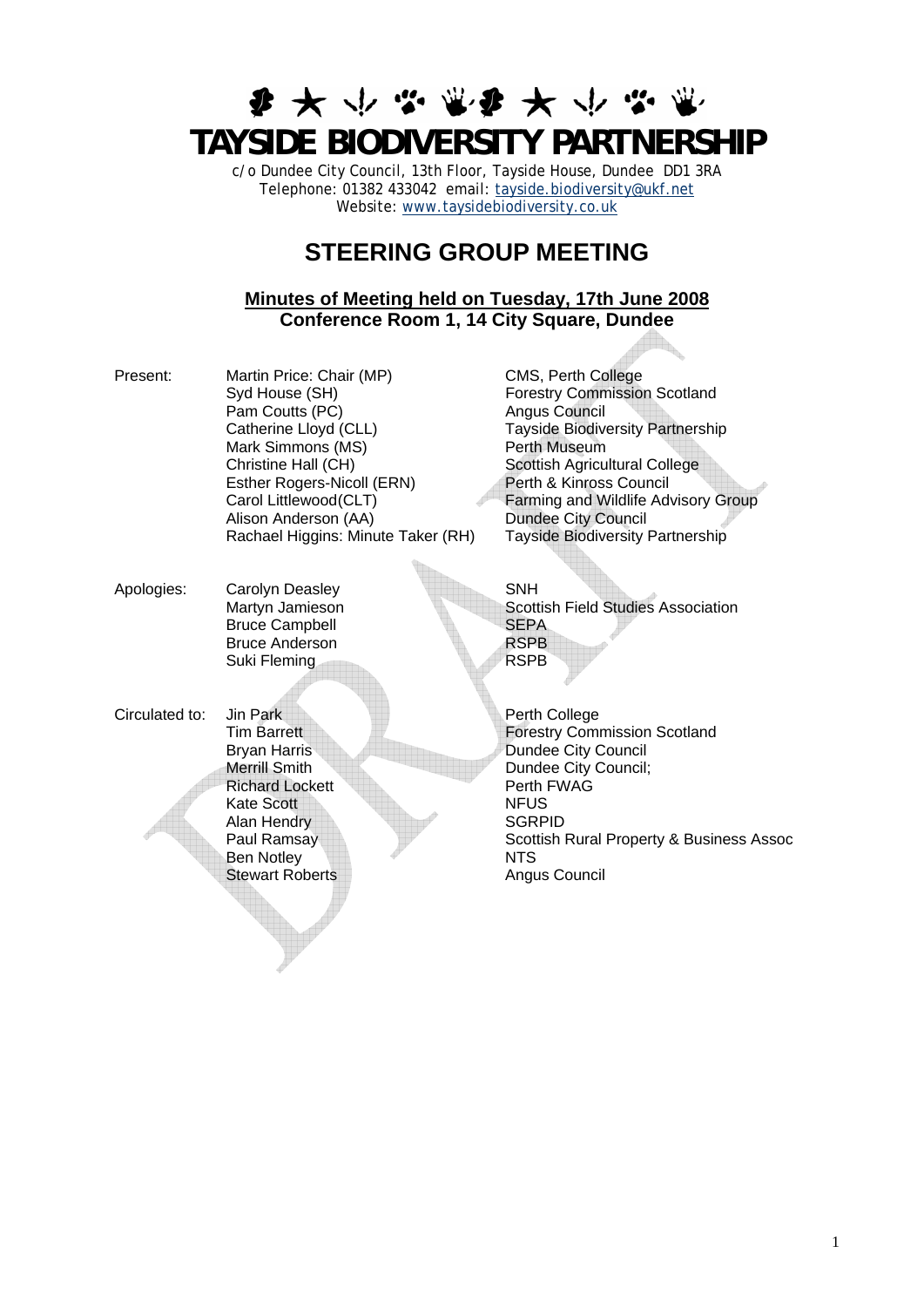#### **1. Apologies**

As above

#### **2. Scottish Rural Development Programme Briefing - Syd House FCS - General Outline (Please also see attachment with full presentation)** SRDP - the start of a journey.......

### *What's different about the SRDP?*

- bringing benefits to the Scottish people
- strong focus on outcomes
- wider range of potential beneficiaries
- tailored to circumstance regional approach to delivery (i.e tree planting in all areas)
- introduces Rural Development Contracts the main mechanism for dispersing funding
- integrated delivery SEARS (originally 'On the Ground') about smart Government (all influential organisations such as FCS, SEPA, SNH promoting together i.e for access of biodiversity) - a joined-up approach.
- Public funding not to go into private enterprise.
- Afforestation public support in Scotland for 80 years now the emphasis is on climate change mitigation.
- Rural businesses / constituted community groups now eligible if projects are to deliver to the public, adding local value.

### *SRDP Key Outcomes*

- business viability and competitiveness
- environmental improvements (climate change, water & landscape & biodiversity)
- thriving communities

### *SRDP Funding Mechanisms*

- LFASS processing and marketing
- Leader crofting counties grant schemes
- RDC LMOs Forestry Challenge Fund (Woodlands In & Around Towns / Forests for People) LMOs depend on size of holding.
- RDC RPs Training Scheme (small groups)

SRDP Funding - around £1.6 billion between 2007-13. The bulk of this going to RDC.

### *RPAC Regions*

Scotland has been divided into 11 regions (relating to geographical regional boundaries) - to help agencies collaborate and coincide. Some large distinctive regions such as Tayside, Highlands & Grampian.

### *RPAC Membership*

About KEY organisations = best value. Regional Priorities have already been decided applications to be judged under SRDP are still ongoing.

### *Tayside RPAC Members*

See Syd for detailed list of contacts.

#### *32 National Priorities (Regionalised)*

- contribute to improving the competitiveness of rural land based businesses
- **biodiversity**
- landscape
- built & cultural heritage
- water & soils
- adaptations to climate change
- public access
- diversification of rural enterprise
- thriving rural communities

The aim is to have integrated policy throughout the regions.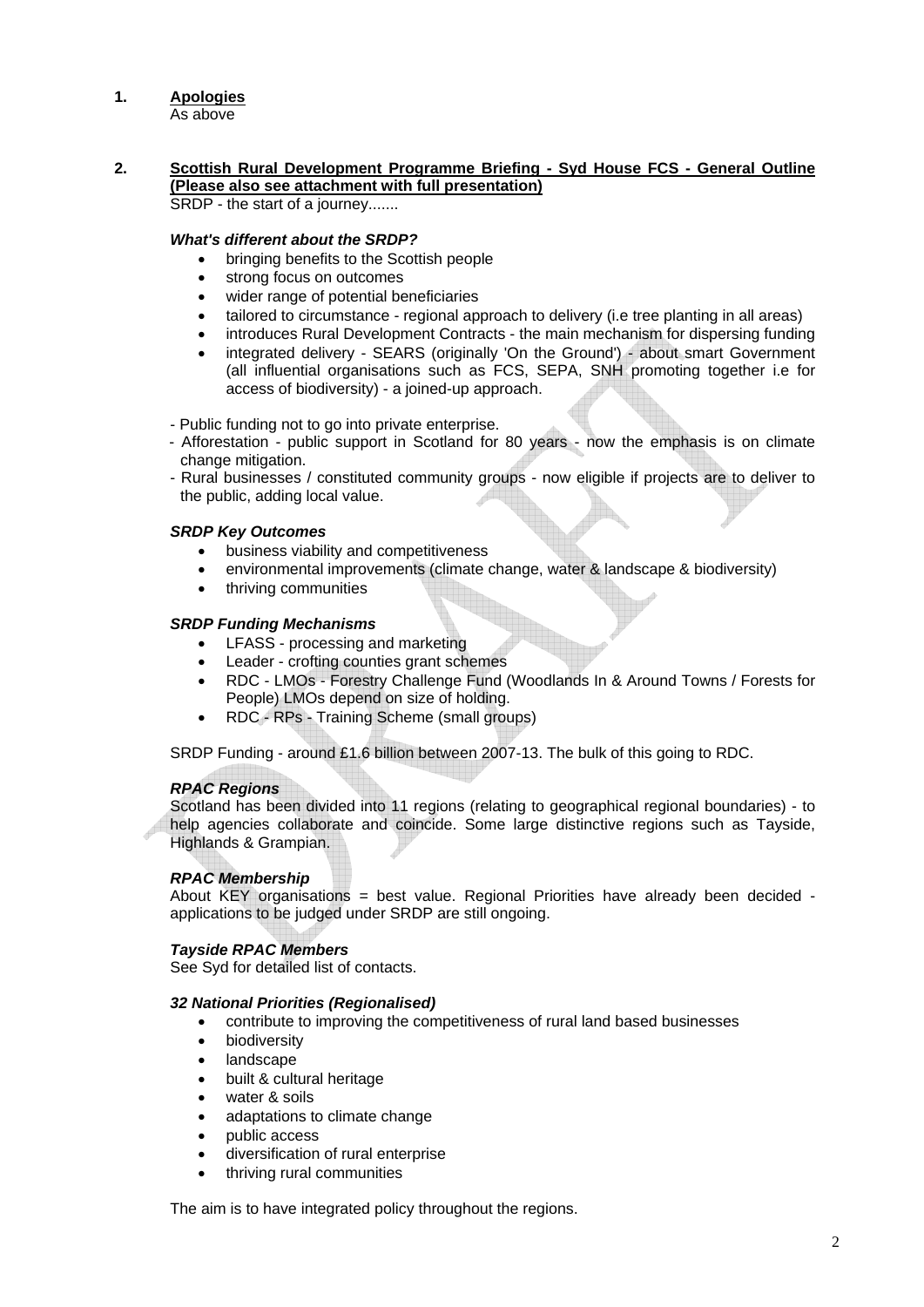#### *Progress to date in Tayside*

- Tayside RPAC in place
- Tayside Regional Priorities agreed & publicised
- RPAC staff roles in place
- Case officers identified & trained on Statement of Intent & subsequent proposals
- SRDP RDC Rural Priorities launched on 7th April and Statements of Intent accepted
- 25 Statements of Intent received for Tayside
- Forestry Stakeholders workshop took place in April 2008
- SCVO supporting rural communities
- Applications for 2nd part of application process has begun to be online soon
- I.T support behind schedule
- Next RPACs in August for Tayside.

N.B Statement of Intent - to be similar to an outline planning application - short and sharp. Who? Why? Where? When? This will be easier for staff to analyse - before amber light stage - then a full application can be sent in. This idea reduces the amount of money spent / wasted on applications with no outcomes. Some examples of recent applications: Wig Wam self catering site, Sawmills project, Wind Turbines, Biofuels.

#### *Next Steps*

- continue monitoring of Statements of Intent and proposals
- consider ways of engaging with future applicants
- confirm expert advisers and how they fit into process of assessing RP applications
- scrutinise details of options and ensure case officers and applicants understand
- (slight worry of things becoming a centralised decision)

The key should be the freedom of those who have the knowledge of the SRDP to be able to influence applicants. It has to be a pro-active grant scheme that is light on its feet with no bureaucracy.

Useful websites: [www.scotland.gov.uk/srdp](http://www.scotland.gov.uk/srdp)

[www.scotland.gov.uk/Topics/Rural/SRDP/RuralPriorities](http://www.scotland.gov.uk/Topics/Rural/SRDP/RuralPriorities)

#### *Questions & Answers*

**CH** - queried the red squirrel / grey squirrel option - would there be flexibility from FCS? Will staff be supportive in Tayside as there are proven populations of red squirrel here. **SH** - yes there would be flexibility. SEARS may be good for this. There however does seem to be some confusion between selection of areas of reds versus grey control. Some areas of importance do seem to have been forgotten about. **AA** - is a shame especially after all the work that has been done. Will be putting together a Tayside Red Squirrel Strategy with the Tayside Red Squirrel Forum and Ken Neil soon. Hoping to pinpoint all areas of importance and populations on a map in due course. **SH** - agreed. Perhaps a Strategic Guidance plan should be drawn up for Tayside - what do we need for this. Before giving up too easily lets find a strategy, then look at the resources. **CLT** - hopefully the survey will help. There are populations of red at Montreathmont and Gannochy Gorge.

**MP** - how can we align / realign TBAP with SRDP action plans with TBP sub-groups? Is there prospect for RP to be improved or changed to coincide better? **SH** - agreed - the TBAP is key to informing proposals for biodiversity. Actions that support TBAP will get extra points and more so for those targeting priority species / habitats in their applications. There are no dates as yet for applications for 2009.

**CH** - expressed concern over species getting equal ratings - it would be a good idea to be able to choose. Will Phil Gaskell of SNH be looking at applications for biodiversity? **SH** - yes he will. Hopefully all applications will have carried through by the end of summer in time for review for next year. Will be attending an RPAC meeting next week and will raise this issue. Meantime will be better to speak to Phil direct on issues specifically related to biodiversity.

**CLL** - a rough timeline would be useful as a guide. **CH** - seems the problem is that we all rushed in at first, the guidance wasn't there, and now waiting for the feedback which is slow due to IT problems etc.. **SH** - recommended using Argyll as a template, meantime feel free to draft up an application. Sources of web links are also very useful to include in the application. **CLT** - sometimes hard to know if specific areas should be dealt with individually or should be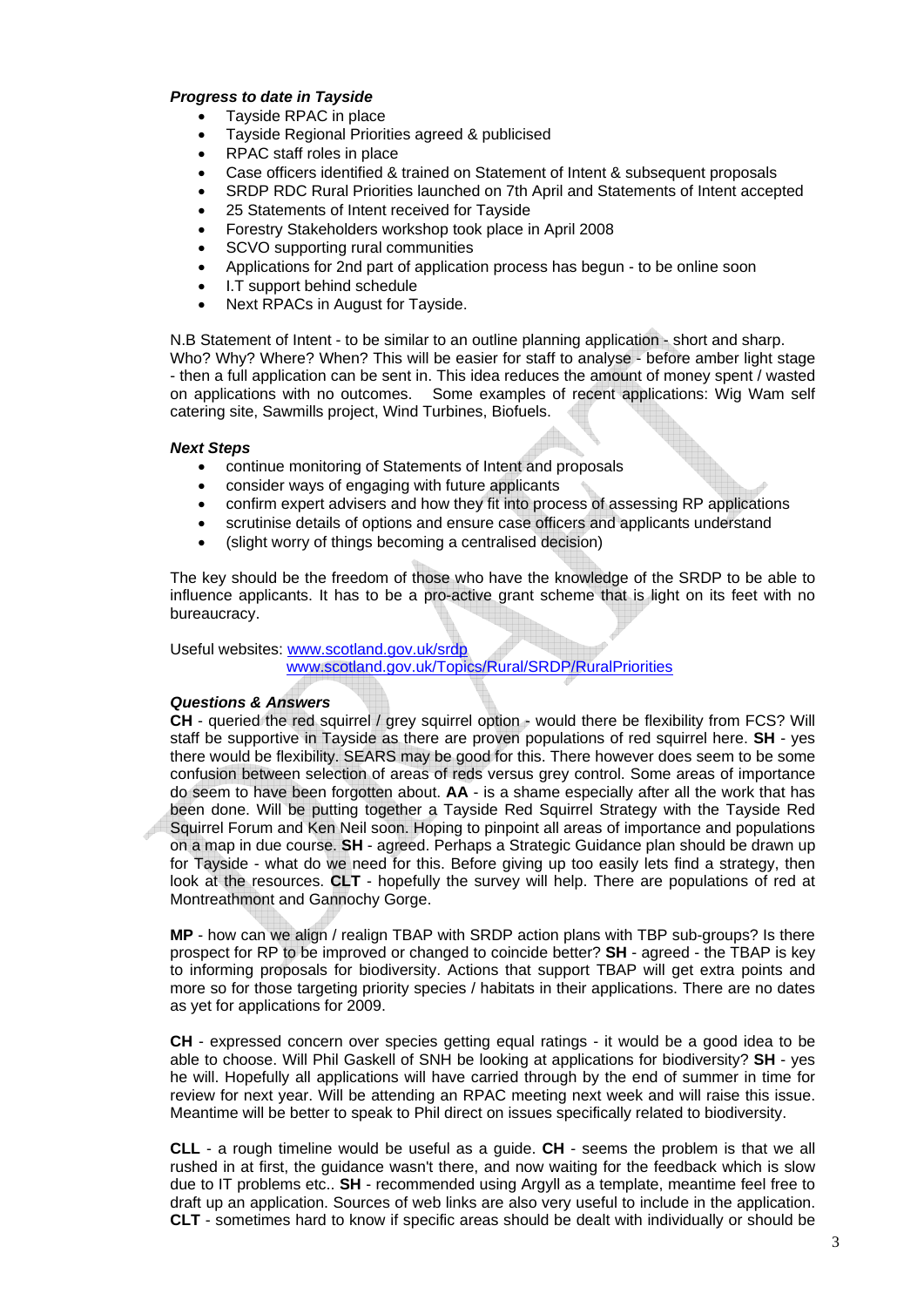tied in with other priority areas. In the agri-environment world there is less discussion and less leeway compared to FCS projects. Noted the Scottish farmer who put in 11 applications and got 11 red lights.

**CH** - noted that once a Statement of Intent is submitted the whole thing freezes - is there any way IT can sort it to allow edit of the Statement of Intent before it goes through? **SH** - this has been highlighted. The trick is to keep the S.O.I extremely simple and straight to the point, then it can move to at least the amber light. **CLT** - doesn't make sense that farmers get no funding for putting in a S.O.I. SH - agreed. This is partly due to land management plans being ditched. This had a strategic overview of a holding and the context was seen clearly. Unfortunately this is no longer. **AA** - mentioned the Lottery which has a similar procedure for applications, similar to a basic project plan.

**MP** - asked the group if it was a good idea to think about how our priorities can match up with the SRDP priorities before our next Steering Group meeting (15th September 2008). **SH** agreed this would be a good idea - it would be sensible to think early in time for 2009/10. It would also be logical to have groups looking at individual themes of local priorities and smartening them up.

ACTION: Farmland sub-group to meet in August to draw up farmland/upland priorities list ACTION: Water and Wetland sub-group to discuss priorities list via e-mail ACTION: Woodland sub-group to discuss priorities list via e-mail

**CH** - enquired about proposals for planting new woodlands (whether on improved / unimproved land) and the bearing this has on other habitats. Hopes this won't impact on special areas of grassland / wetland; would these areas be targeted? On the idea of joined up thinking, these plans may go ahead without inspection of areas and against other priority areas. **SH** - agreed there may be a risk involved, but things should be subject to audit. To qualify one needs £2500 per hectare; the bigger the land the less likely it will be to plant new trees. Everything must make reference to Forestry Standards and Archaeological sites - all constraints really should be checked. **CLT** - noted there are not many guidelines on protected buildings either. **MS** - enquired if geodiversity would fit into the scheme. **SH** - informed that geodiversity is included - regional sites of geological priorities should be enhanced or protected.

MP expressed his thanks to Syd House for his presentation and the questions and answers session.

**3. Minutes of the previous meeting 4th March 2008.**

This is covered under 4. Matters Arising below.

#### **4. Matters Arising**

**MP** - highlighted the statement under Section 4 (SRDP) of the minutes of the last meeting - "The first year should be the main focus - which can ultimately be changed. There can be an assessment made for choosing species for next year." There can be some rethinking here to make the most of it. We should go back to this idea and each sub-group leader should go through with their sub-groups their list of priorities and discuss them. Tayside priorities together with the SRDP priorities should be looked at and linked into where possible - this will allow for a better chance to get in for 2009/10. **CLT** - noted it is good to include UKBAP priorities, but it would be appropriate to include other Local habitat and species priorities too. **CH** - agreed. There is a grey area between priorities given to certain species for example Barn Owls. The hierarchy of species is vague, it is difficult with different views. **MP** - TBP should be given more advice on this by principle. There seems to be an overlap of habitats and priorities, perhaps it is a case of looking at it more as a 'landscape'. **CH** - for example some areas don't really need new trees planted, although of course there are vital tree planting projects being done elsewhere. **CLT** - there is a big budget for new planting on the forestry side. What about work on old buildings, there is no mention of the possibility of species living in them?

**MP** - summarised by saying each sub-group should check their priority list and decide what should be on it exactly - including Tayside 'local' priorities. We need to see where SRDP can be used to support biodiversity. Lets come up with a few ideas before the next Steering group meeting in September, even if it is highlighting gaps in the advice - this could go through a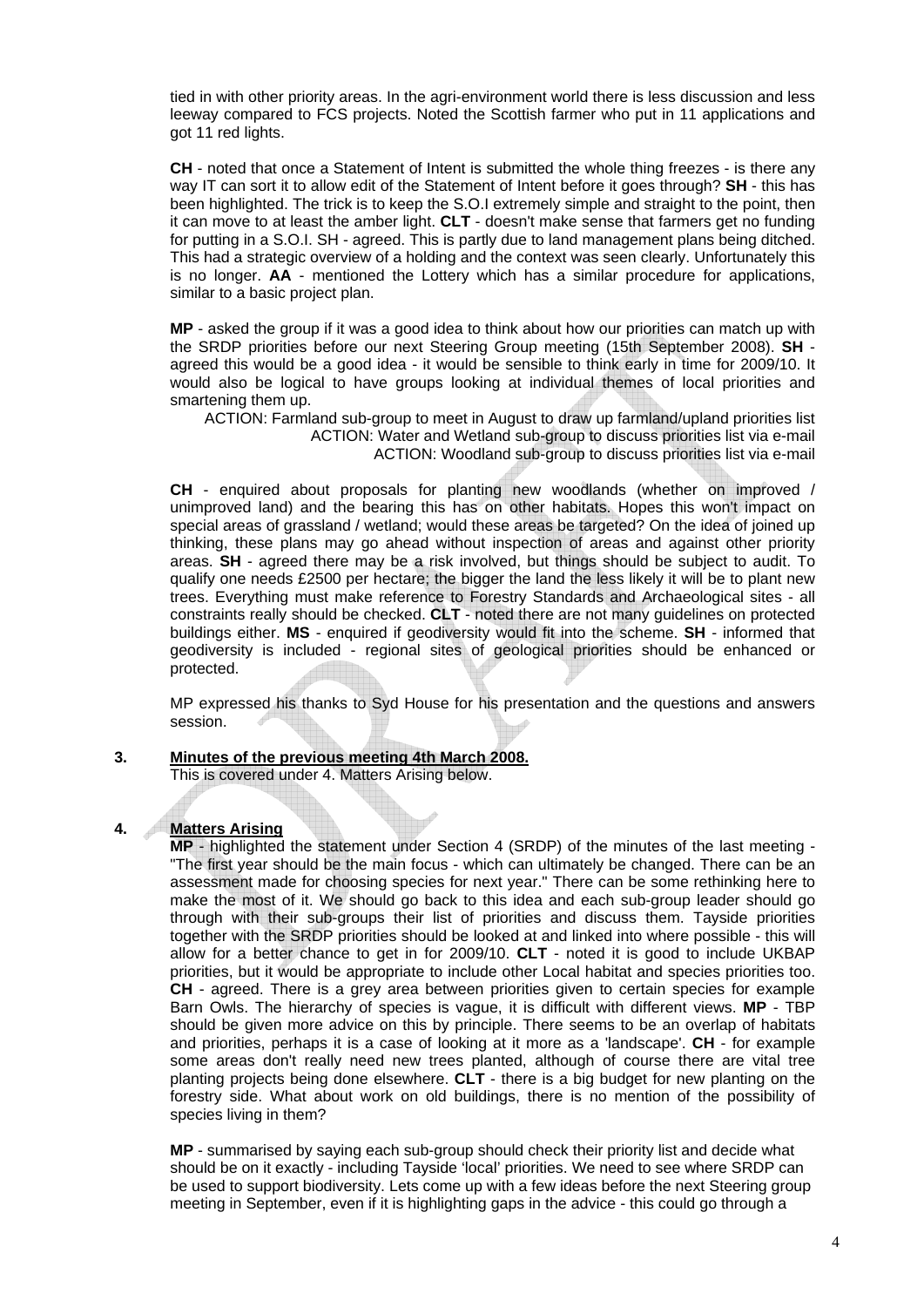formal process. **CH** - suggested to the group that we look at Argyll as a good example and how they have approached it - see how they have used their priorities without being too broad brushed. **CLL** - noted the new UKBAP list and Scottish list now on the website. **CLT** suggested we focus more on the Scottish list. **CLL** – agreed, but said the UK list has new habitats we need to look at. **CH** - reminded that each sub-group leader should access the UK BAP Review list, Tayside Priorities and Species lists.

### **ACTION – ALL sub-group leaders (before next Steering Group meeting)**

**MP** - noted an Agenda item for the next meeting - written information / questions to bring to the meeting, which would be useful to send to the RPAC. **CLT** - suggested **MP** could attend the next Farmland subgroup meeting - it would be an idea to combine Farmland with the Upland subgroup in order to get things going. **MP** - agreed he would try and manage that.

#### **ACTION - MP/CLT/CH (Farmland sub-group meeting subsequently confirmed: 27th August)**

**MP** - issue of long term future of TBP, together with the annual budgets from the Local Authorities. **CLL** - noted that SNH would be holding a meeting soon regarding this. **MP** - also noted the possibility of Perth Quality of Life Trust taking TBP under its wing.

#### **5. Subgroup Leaders' Project Pro-forma Reports & Future Actions - brief updates**

Sub-group leaders had reported on their Project Proforma via the Progress Report circulated before the meeting. Please see attached updated Progress Report with additional comments made at the meeting.

*Other points made:* 

**CLT** - mentioned the issue of 'actions' noted on the action plans - more weight should be given here. Also reminded others about using weblinks in applications which should work in favour. Reminder **RH** to alter the Progress Report where some actions need to be moved to the correct subgroup. **ACTION - ALL + RH** 

**MP** - Reminded **RH** to have the Progress Reports updated after each subgroup meeting and send this out with the minutes (saving some time and text). **ACTION - RH** 

Lunch break - thanks given for the good spread.

#### **6. Funding SITA TBAF**

**MP** - seems like we are spending what we are getting, but it is worth continuing to send in new ideas. This would also depend on any projects that fit under TBAP criteria to continue.

#### **7. Finance - Sub Group Budget Needs**

#### *a) Budget 2007-08 and 2008-09*

**AA** - end of June to have final budget sourcing done. **CLL** - we need more feedback on what has been paid and what hasn't been paid. There have been a few hiccups with the Finance Dept. and little feedback. **MP** - take this to Management Team meeting.

**ACTION - CLL**

#### *b) Sub group Budget Needs*

**MP** - Seems we can't really deal with this issue without the overall budget calculations. However it looks like the case that each sub-group will have £200 on top of last year's funding. Suggested that in future sub-group meetings members discuss how to spend the small amount of money left over.

### **ACTION – sub-group leaders to discuss their budget at their next sub-group meeting**

#### **8. Website / Publications**

**CLT** - noted there was a small print run of the second BOOLS Newsletter and that a reprint would be welcomed, funding permitting. **CLL** - noted total sessions for the website dropped dramatically for one month, but have gone up again. She circulated the analysis of the months January to May 2008. The number of ZOOM Bumblebee hits has been great. The